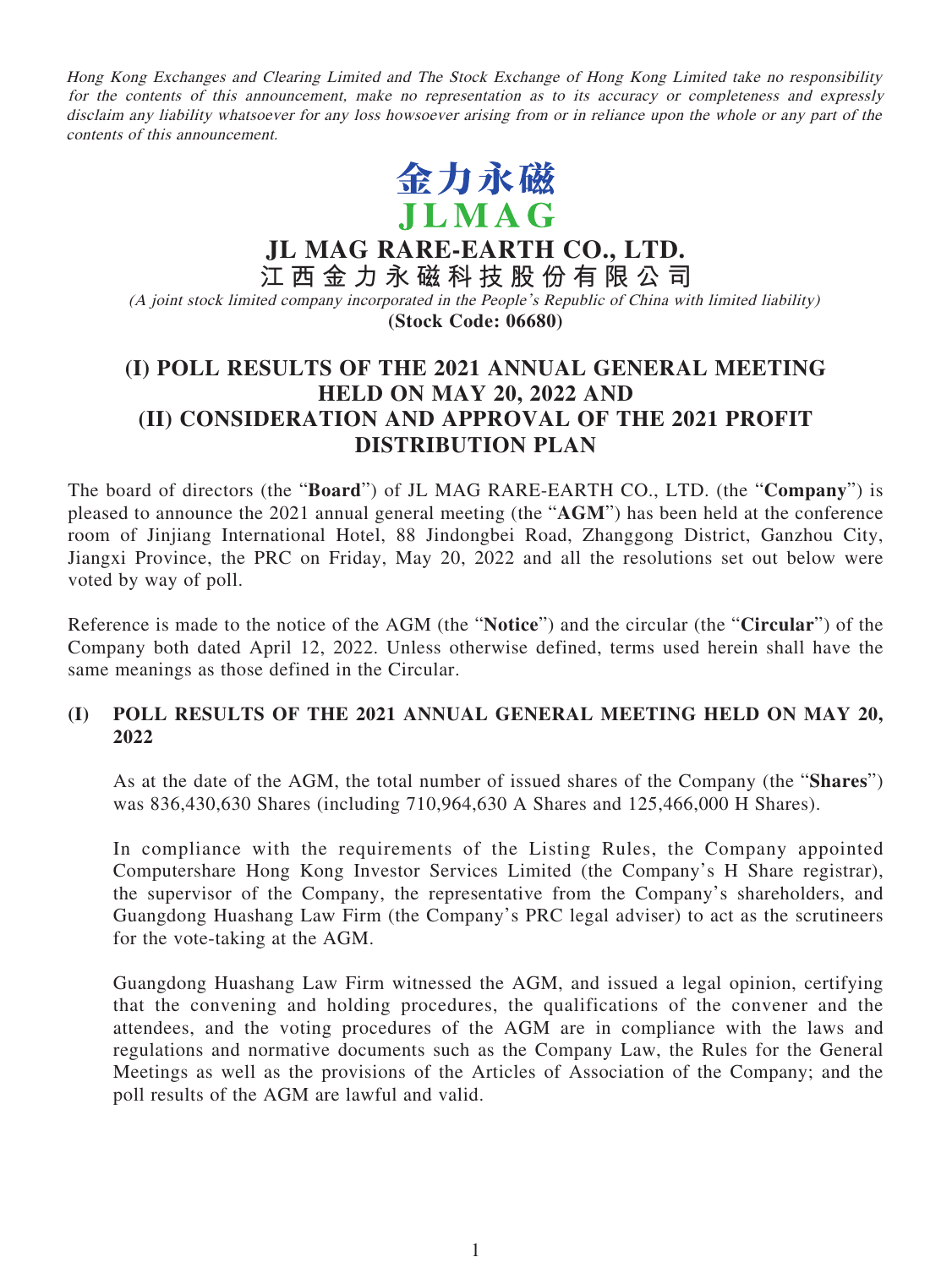# **1. CONVENING OF THE AGM**

The total number of Shares entitling the holders to attend and vote in respect of the respective resolutions at the AGM is 836,430,630 Shares.

Goldwind Investment Holdings Limited and Ganzhou Rare Earth Group Co., Ltd. and their respective associates (to the best of Directors' knowledge, information and belief, Goldwind Investment Holdings Limited held 58,736,320 A Shares and Ganzhou Rare Earth Group Co., Ltd. held 43,200,000 A Shares, together representing approximately 12.1871% of the total number of issued Shares as at the date of the AGM) were required to abstain and had abstained from voting on the proposed ordinary resolution regarding the consideration and approval of the Projected Related Party Transactions in 2022.

There were no shareholders of the Company (the "**Shareholders**") who were required to abstain from voting in favour when casting votes on any of the resolutions at the AGM according to Rule 13.40 of the Rules Governing the Listing of Securities on The Stock Exchange of Hong Kong Limited (the "**Hong Kong Listing Rules**"). There were no Shareholders, save as disclosed above, who were required to abstain from voting according to the Hong Kong Listing Rules. None of the Shareholders has stated in the Circular his/her/its intention to vote against the relevant resolutions or to abstain from voting.

The total number of Shares with voting rights represented by the Shareholders attending the AGM in person or by proxy was 493,185,517 Shares, representing approximately 58.9631% of the total number of Shares.

The Company currently has 8 Directors as at the time of the AGM. Mr. Cai Baogui and Mr. Lyu Feng, the executive directors, Mr. Hu Zhibin and Mr. Li Xinnong, the non-executive director, and Mr. You Jianxin and Mr. Yuan Taifang, the independent non-executive directors, attended the AGM in person or by electronic means, whereas the rest of the directors were unable to attend the AGM due to their other business commitments.

## **2. POLL RESULTS OF THE AGM**

The poll results in respect of the respective resolutions at the AGM were as follows:

| <b>ORDINARY RESOLUTIONS</b> |                                                                                                             | NUMBER OF VOTES $(\% )$   |                        |                       |
|-----------------------------|-------------------------------------------------------------------------------------------------------------|---------------------------|------------------------|-----------------------|
|                             |                                                                                                             | <b>FOR</b>                | <b>AGAINST</b>         | <b>ABSTAIN</b>        |
| 1.                          | To consider and approve the Work Report of the                                                              | 493,168,417               | 14,600                 | 2,500                 |
|                             | Board of Directors for the Year 2021                                                                        | (99.9965%)                | $(0.0030\%)$           | $(0.0005\%)$          |
| 2.                          | To consider and approve the Work Report of the                                                              | 493,168,417               | 14,600                 | 2,500                 |
|                             | Supervisory Committee for the Year 2021                                                                     | (99.9965%)                | $(0.0030\%)$           | $(0.0005\%)$          |
| 3.                          | To consider and approve the 2021 Annual<br>Report's Full Text and Report Summary and<br>2021 Annual Results | 493,168,417<br>(99.9965%) | 14,600<br>$(0.0030\%)$ | 2,500<br>$(0.0005\%)$ |
| 4.                          | To consider and approve the Financial Statements                                                            | 493,168,417               | 14,600                 | 2,500                 |
|                             | for the Year 2021                                                                                           | (99.9965%)                | $(0.0030\%)$           | $(0.0005\%)$          |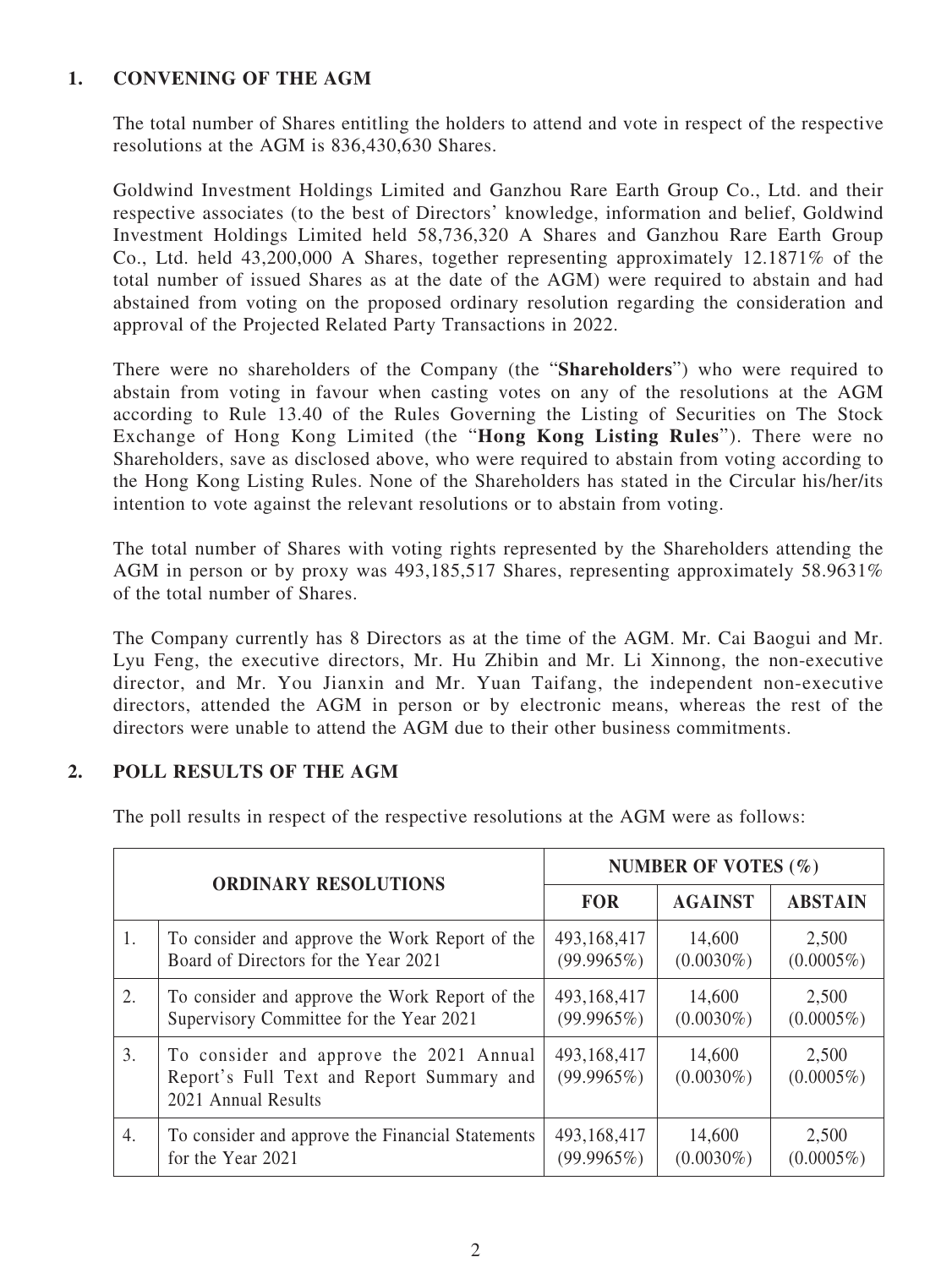| <b>ORDINARY RESOLUTIONS</b> |                                                                                                                                                           | <b>NUMBER OF VOTES (%)</b>   |                            |                       |
|-----------------------------|-----------------------------------------------------------------------------------------------------------------------------------------------------------|------------------------------|----------------------------|-----------------------|
|                             |                                                                                                                                                           | <b>FOR</b>                   | <b>AGAINST</b>             | <b>ABSTAIN</b>        |
| 5.                          | To consider and approve the 2021 Profit<br>Distribution Plan                                                                                              | 493,166,337<br>$(99.9961\%)$ | 16,680<br>$(0.0034\%)$     | 2,500<br>$(0.0005\%)$ |
| 6.                          | To consider and approve the Engagement of<br>Auditors of the Company for the Year 2022                                                                    | 474,537,537<br>(96.2189%)    | 18,645,480<br>$(3.7806\%)$ | 2,500<br>$(0.0005\%)$ |
| 7.                          | To consider and approve the Application to<br>Banks for Integrated Credit Facilities by the<br>Company and its Subsidiaries and the Relevant<br>Guarantee | 493,168,417<br>(99.9965%)    | 14,600<br>$(0.0030\%)$     | 2,500<br>$(0.0005\%)$ |
| 8.                          | To consider and approve the Development of<br>Foreign Exchange Hedging Business                                                                           | 493,168,417<br>(99.9965%)    | 14,600<br>$(0.0030\%)$     | 2,500<br>$(0.0005\%)$ |
| 9.                          | To consider and approve the Adjustment to Non-<br>executive Directors' Fee of the Third Session of<br>the Board                                           | 493,168,417<br>(99.9965%)    | 14,600<br>$(0.0030\%)$     | 2,500<br>$(0.0005\%)$ |
| 10.                         | To consider and approve the Adjustment to<br>Independent Non-executive Directors' Fee of the<br>Third Session of the Board                                | 493,168,417<br>(99.9965%)    | 14,600<br>$(0.0030\%)$     | 2,500<br>$(0.0005\%)$ |
| 11.                         | To consider and approve the Purchase of<br>Liability Insurance for the Company, Directors,<br>Supervisors and Senior Management                           | 493,168,417<br>(99.9965%)    | 14,600<br>$(0.0030\%)$     | 2,500<br>$(0.0005\%)$ |
| 12.                         | To consider and approve the Projected Related<br>Party Transactions in 2022 <sup>(1)</sup>                                                                | 391,232,097<br>(99.9956%)    | 14,600<br>(0.0037%)        | 2,500<br>$(0.0006\%)$ |

| <b>SPECIAL RESOLUTIONS</b> |                                                                                                                                                                                 | NUMBER OF VOTES $(\% )$      |                            |                       |
|----------------------------|---------------------------------------------------------------------------------------------------------------------------------------------------------------------------------|------------------------------|----------------------------|-----------------------|
|                            |                                                                                                                                                                                 | <b>FOR</b>                   | <b>AGAINST</b>             | <b>ABSTAIN</b>        |
| 13.                        | To consider and approve the Change of<br>Registered Capital of the Company and<br>Amendments to the Articles of Association                                                     | 493,168,417<br>(99.9965%)    | 14,600<br>$(0.0030\%)$     | 2,500<br>$(0.0005\%)$ |
| 14.                        | To consider and approve the General Mandate<br>to Issue Additional A Shares or H Shares of the<br>Company                                                                       | 470,627,876<br>$(95.4261\%)$ | 22,555,141<br>$(4.5734\%)$ | 2,500<br>$(0.0005\%)$ |
| 15.                        | To consider and approve the Request to the<br>General Meeting to Authorize the Board of<br>Directors to Handle Matters in Relation to the<br><b>Small-scale Rapid Financing</b> | 465,281,562<br>$(94.3421\%)$ | 27,901,455<br>(5.6574%)    | 2,500<br>$(0.0005\%)$ |

Note:

<sup>(1)</sup> The related Shareholders of this proposed ordinary resolution, Goldwind Investment Holdings Limited and Ganzhou Rare Earth Group Co., Ltd., have abstained from voting on this proposed ordinary resolution.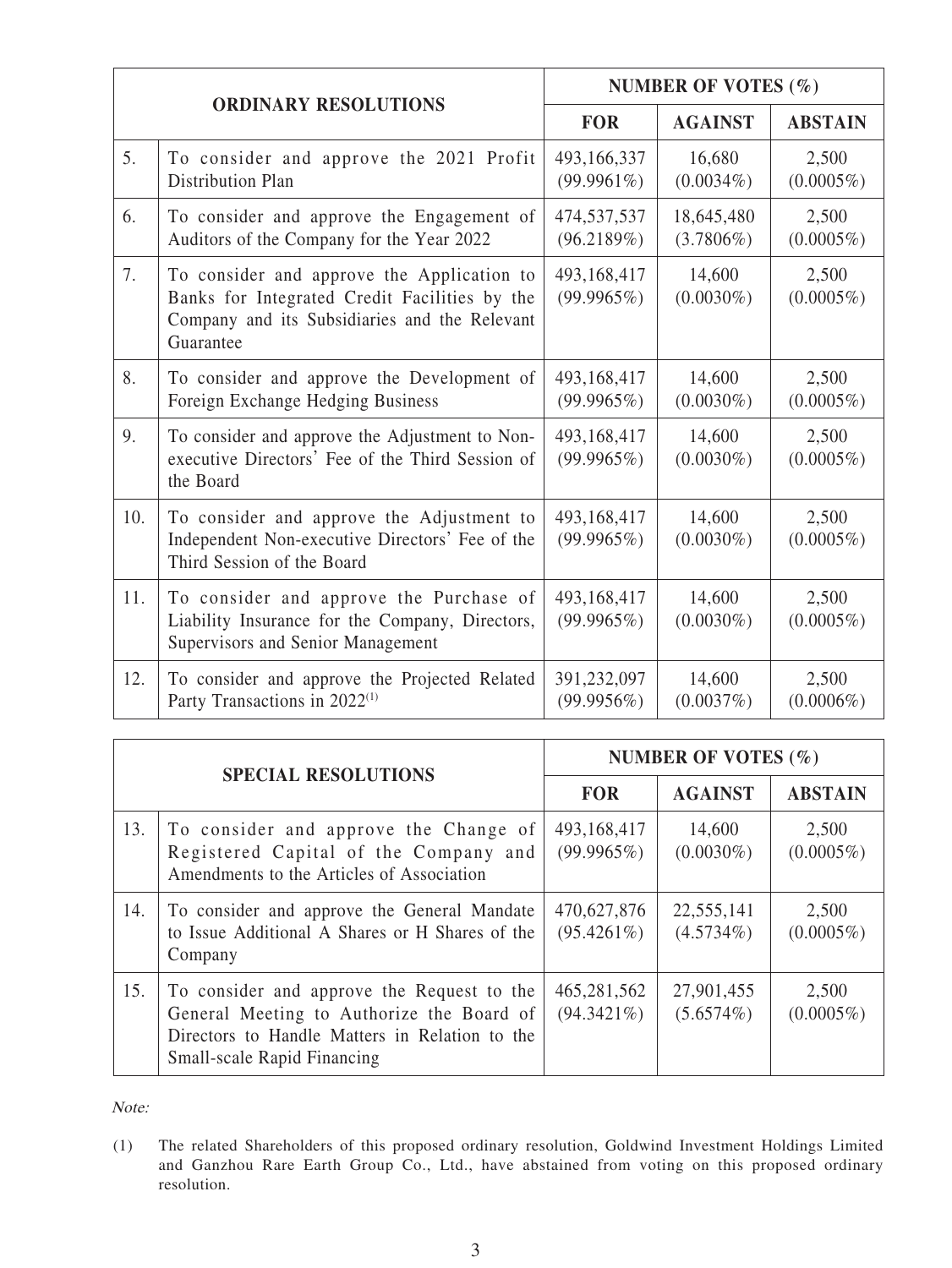The above resolutions No. 1 to 12 are ordinary resolutions, each of which has been passed by votes representing no less than one half of the total Shares with valid voting rights held by the Shareholders (including their proxies) attending the AGM.

The above resolutions No. 13 to 15 are special resolutions, each of which has been passed by votes representing no less than two-thirds of the total Shares with valid voting rights held by the Shareholders (including their proxies) attending the AGM.

#### **(II) THE 2021 PROFIT DISTRIBUTION PLAN**

The Board announces the following information relating to the 2021 Profit Distribution Plan:

The Company will distribute in the form of cash dividends, on the basis of 836,430,630 shares in the total number of issued Shares as on Tuesday, May 31, 2022 (the "**Record Date**"), RMB2.50 (tax inclusive) (the "**Final Dividend**") for every 10 Shares to all Shareholders, amounting to RMB209,107,657.50 (tax inclusive) in aggregate.

The Final Dividend will be payable to H Shareholders whose names appeared on the register of members of the Company on the Record Date. For information including the equity registration date for A Shareholders, please refer to the relevant announcements published on the Shenzhen Stock Exchange by the Company. In accordance with the Articles of Association, dividends shall be denominated and declared in RMB and payable in RMB to A Shareholders and HK\$ to H Shareholders. The actual amount declared in HK\$ is calculated based on the average benchmark exchange rate of RMB against Hong Kong Dollar as published by the People's Bank of China one week preceding the date of the declaration of such dividend (HK\$1 against RMB0.86264). The Final Dividend for every 10 H Shares of the Company is HK\$2.898080 (tax inclusive).

The Company appointed Bank of China (Hong Kong) Trustees Limited as the receiving agent (the "**Receiving Agent**") which will receive the Final Dividend declared by the Company on behalf of the H Shareholders. The Final Dividend will be paid by the Receiving Agent and the dividend warrants will be posted by the H Share registrar of the Company, Computershare Hong Kong Investor Services Limited, by ordinary mail to the registered H Shareholders who are entitled to receive the Final Dividend at their own risk on or around Friday, July 8, 2022.